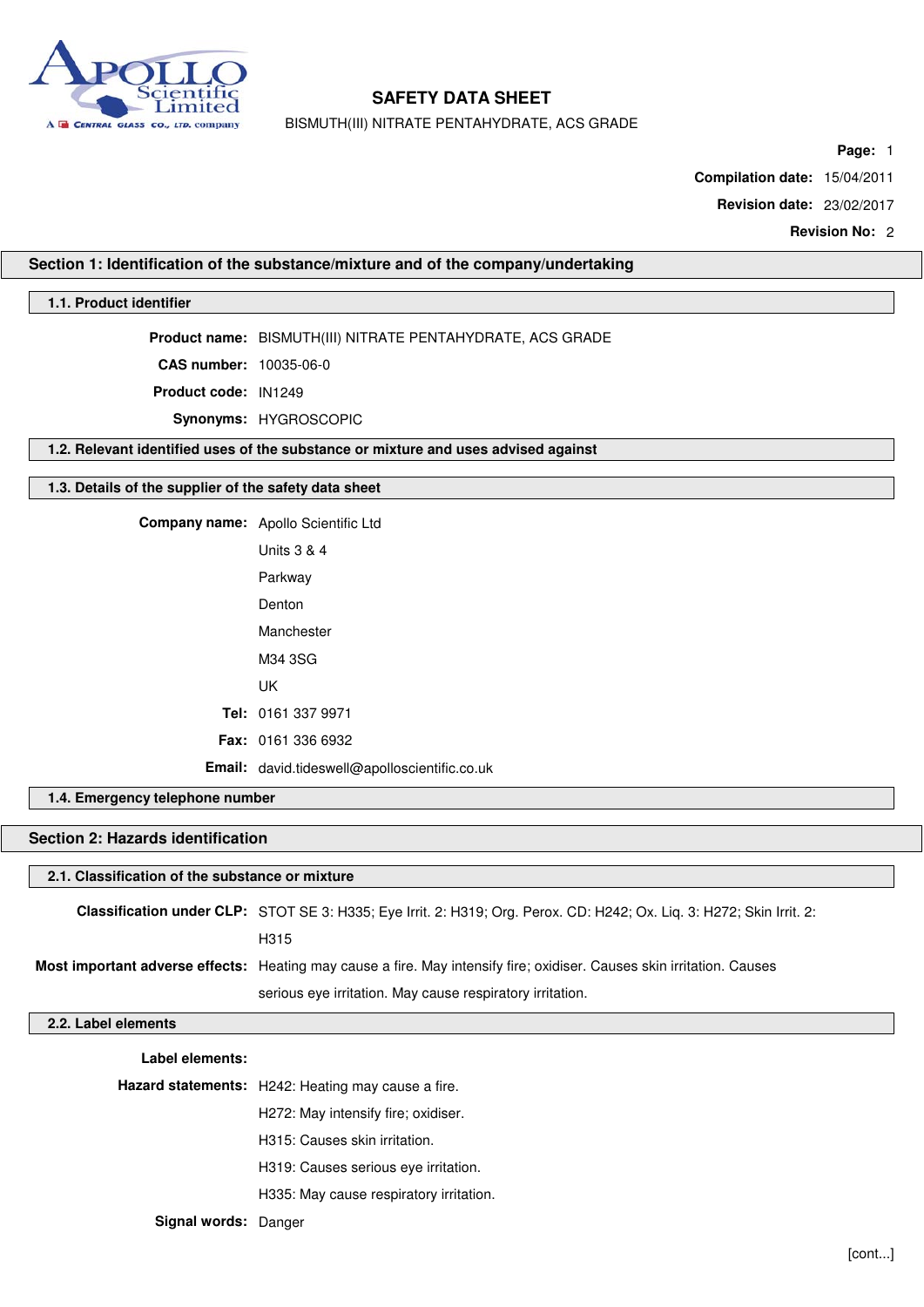### BISMUTH(III) NITRATE PENTAHYDRATE, ACS GRADE

**Hazard pictograms:** GHS02: Flame GHS03: Flame over circle GHS07: Exclamation mark **Precautionary statements:** P210: Keep away from heat, hot surfaces, sparks, open flames and other ignition sources. No smoking. P280: Wear protective gloves/protective clothing/eye protection/face protection. P302+352: IF ON SKIN: Wash with plenty of water/. P304+340: IF INHALED: Remove person to fresh air and keep comfortable for breathing. P305+351+338: IF IN EYES: Rinse cautiously with water for several minutes. Remove contact lenses, if present and easy to do. Continue rinsing. P321: Specific treatment (see instructions on this label).

**2.3. Other hazards**

**PBT:** This product is not identified as a PBT/vPvB substance.

## **Section 3: Composition/information on ingredients**

### **3.1. Substances**

### **Chemical identity:** BISMUTH(III) NITRATE PENTAHYDRATE, ACS GRADE

**CAS number:** 10035-06-0

## **Section 4: First aid measures**

## **4.1. Description of first aid measures**

**Skin contact:** Wash immediately with plenty of soap and water.

- **Eye contact:** Bathe the eye with running water for 15 minutes. Consult a doctor.
	- **Ingestion:** Wash out mouth with water. Do not induce vomiting. If conscious, give half a litre of water to drink immediately. Consult a doctor.

**Inhalation:** Remove casualty from exposure ensuring one's own safety whilst doing so. Consult a doctor.

## **4.2. Most important symptoms and effects, both acute and delayed**

**Skin contact:** There may be mild irritation at the site of contact.

**Eye contact:** There may be irritation and redness.

**Ingestion:** There may be irritation of the throat.

**Inhalation:** There may be a feeling of tightness in the chest with shortness of breath.

#### **4.3. Indication of any immediate medical attention and special treatment needed**

**Immediate / special treatment:** Not applicable.

**Page:** 2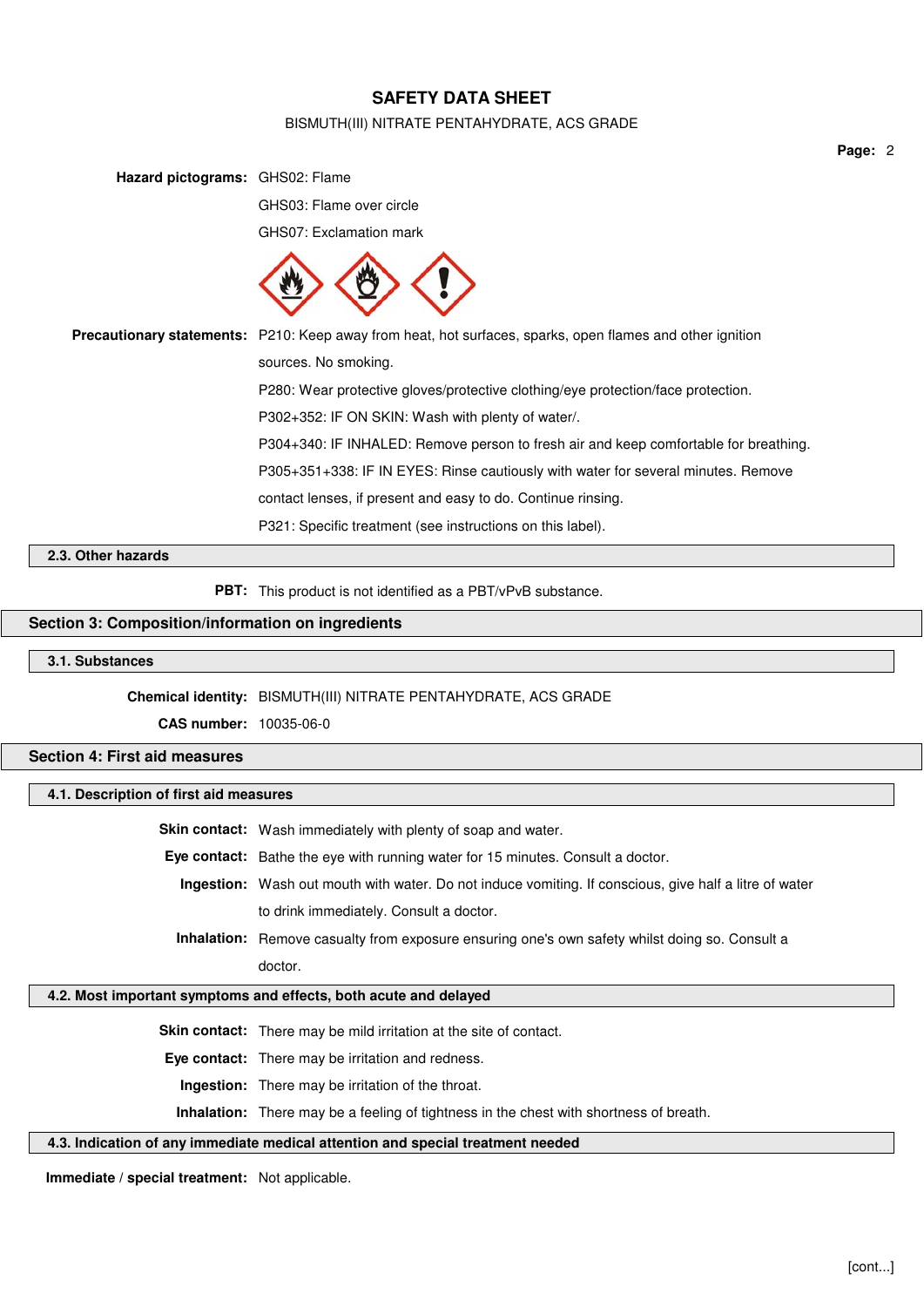### BISMUTH(III) NITRATE PENTAHYDRATE, ACS GRADE

**Page:** 3

### **Section 5: Fire-fighting measures**

### **5.1. Extinguishing media**

**Extinguishing media:** Carbon dioxide, dry chemical powder, foam. Suitable extinguishing media for the

surrounding fire should be used.

## **5.2. Special hazards arising from the substance or mixture**

**Exposure hazards:** Oxidising. Nitrogen oxides (NOx). Bismuth oxides. In combustion emits toxic fumes.

### **5.3. Advice for fire-fighters**

**Advice for fire-fighters:** Wear self-contained breathing apparatus. Wear protective clothing to prevent contact

with skin and eyes.

## **Section 6: Accidental release measures**

### **6.1. Personal precautions, protective equipment and emergency procedures**

Personal precautions: Remove all incompatible materials as outlined in section 10 of SDS.

### **6.2. Environmental precautions**

**Environmental precautions:** Do not discharge into drains or rivers.

### **6.3. Methods and material for containment and cleaning up**

**Clean-up procedures:** Transfer to a closable, labelled salvage container for disposal by an appropriate

method.

### **6.4. Reference to other sections**

**Reference to other sections:** Refer to section 8 of SDS.

## **Section 7: Handling and storage**

**7.1. Precautions for safe handling**

**Handling requirements:** Ensure there is sufficient ventilation of the area. Avoid the formation or spread of dust in

the air. Only use in fume hood. Handle under dry protective gas (Ar).

## **7.2. Conditions for safe storage, including any incompatibilities**

**Storage conditions:** Store in a cool, well ventilated area. Keep container tightly closed. Avoid incompatible materials and conditions - see section 10 of SDS. Product is hygroscopic. Take precautions to avoid contact with atmospheric moisture. Store away from water. Store under Argon.

**Suitable packaging:** Must only be kept in original packaging.

**7.3. Specific end use(s)**

**Specific end use(s):** No data available.

## **Section 8: Exposure controls/personal protection**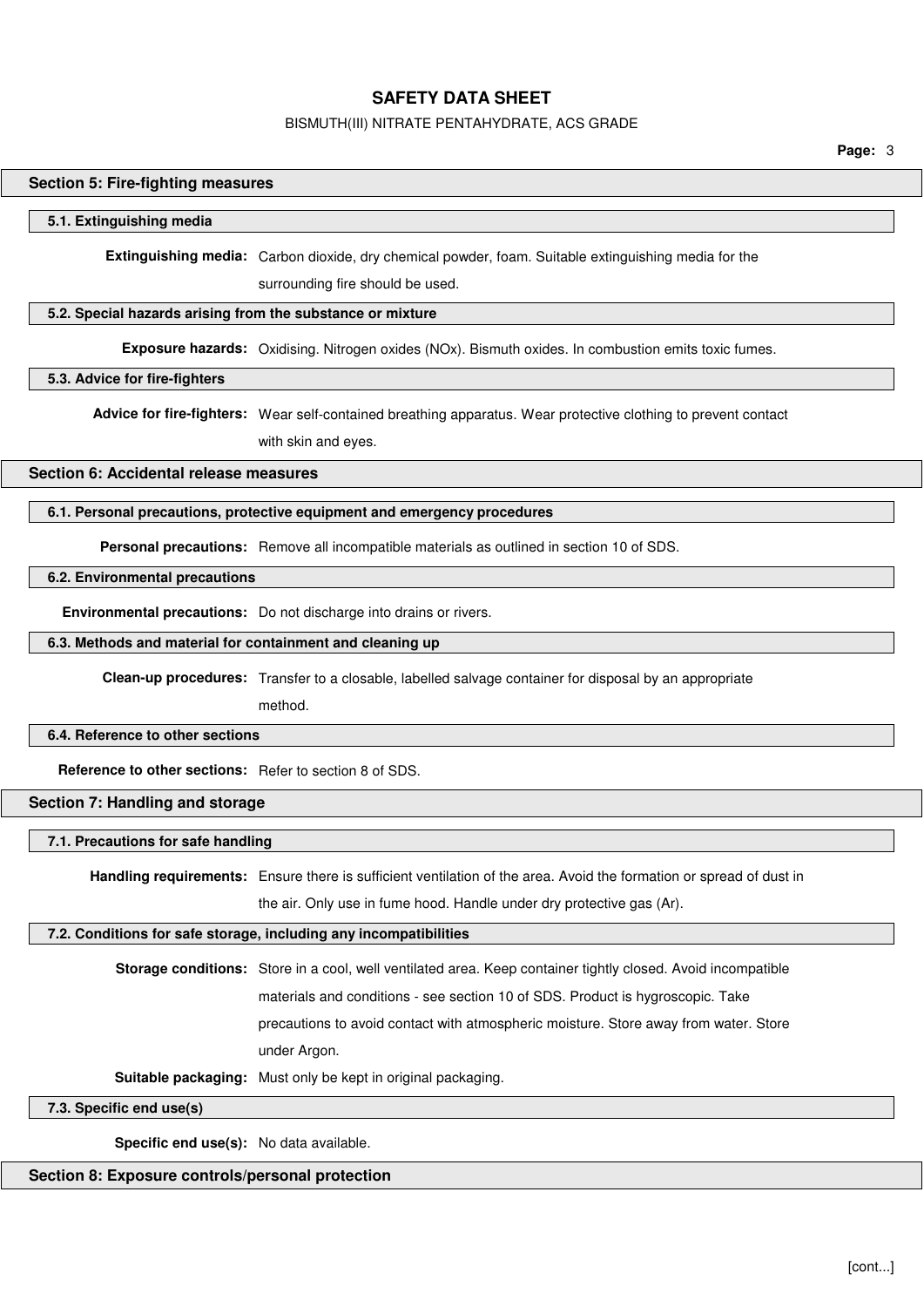### BISMUTH(III) NITRATE PENTAHYDRATE, ACS GRADE

**Page:** 4

### **8.1. Control parameters**

### **Workplace exposure limits:** No data available.

## **DNEL/PNEC Values**

**DNEL / PNEC** No data available.

### **8.2. Exposure controls**

**Engineering measures:** Ensure there is sufficient ventilation of the area. **Respiratory protection:** Self-contained breathing apparatus must be available in case of emergency. Respiratory protective device with particle filter. **Hand protection:** Protective gloves. **Eye protection:** Safety goggles. **Skin protection:** Protective clothing.

## **Section 9: Physical and chemical properties**

## **9.1. Information on basic physical and chemical properties**

| <b>State: Solid</b>                                     |                                                                                              |                                  |
|---------------------------------------------------------|----------------------------------------------------------------------------------------------|----------------------------------|
| <b>Colour: White</b>                                    |                                                                                              |                                  |
|                                                         | <b>Odour: Odourless</b>                                                                      |                                  |
| <b>Evaporation rate:</b> No data available.             |                                                                                              |                                  |
|                                                         | <b>Oxidising:</b> Oxidising (by EC criteria)                                                 |                                  |
| <b>Solubility in water: Decomposes</b>                  |                                                                                              |                                  |
|                                                         | Viscosity: No data available.                                                                |                                  |
| <b>Boiling point/range °C:</b> No data available.       | Melting point/range $C: 30$ (dec)                                                            |                                  |
| <b>Flammability limits %: lower:</b> No data available. |                                                                                              | <b>upper:</b> No data available. |
|                                                         | Part.coeff. n-octanol/water: No data available.<br><b>Flash point °C:</b> No data available. |                                  |
| Autoflammability °C: No data available.                 | Vapour pressure: No data available.                                                          |                                  |
| Relative density: 2.83 g/cm3                            |                                                                                              | <b>pH:</b> No data available.    |
|                                                         | <b>VOC g/l:</b> No data available.                                                           |                                  |

#### **9.2. Other information**

**Other information:** No data available.

## **Section 10: Stability and reactivity**

## **10.1. Reactivity**

**Reactivity:** Stable under recommended transport or storage conditions.

### **10.2. Chemical stability**

**Chemical stability:** Stable under normal conditions. Stable at room temperature.

## **10.3. Possibility of hazardous reactions**

**Hazardous reactions:** Hazardous reactions will not occur under normal transport or storage conditions.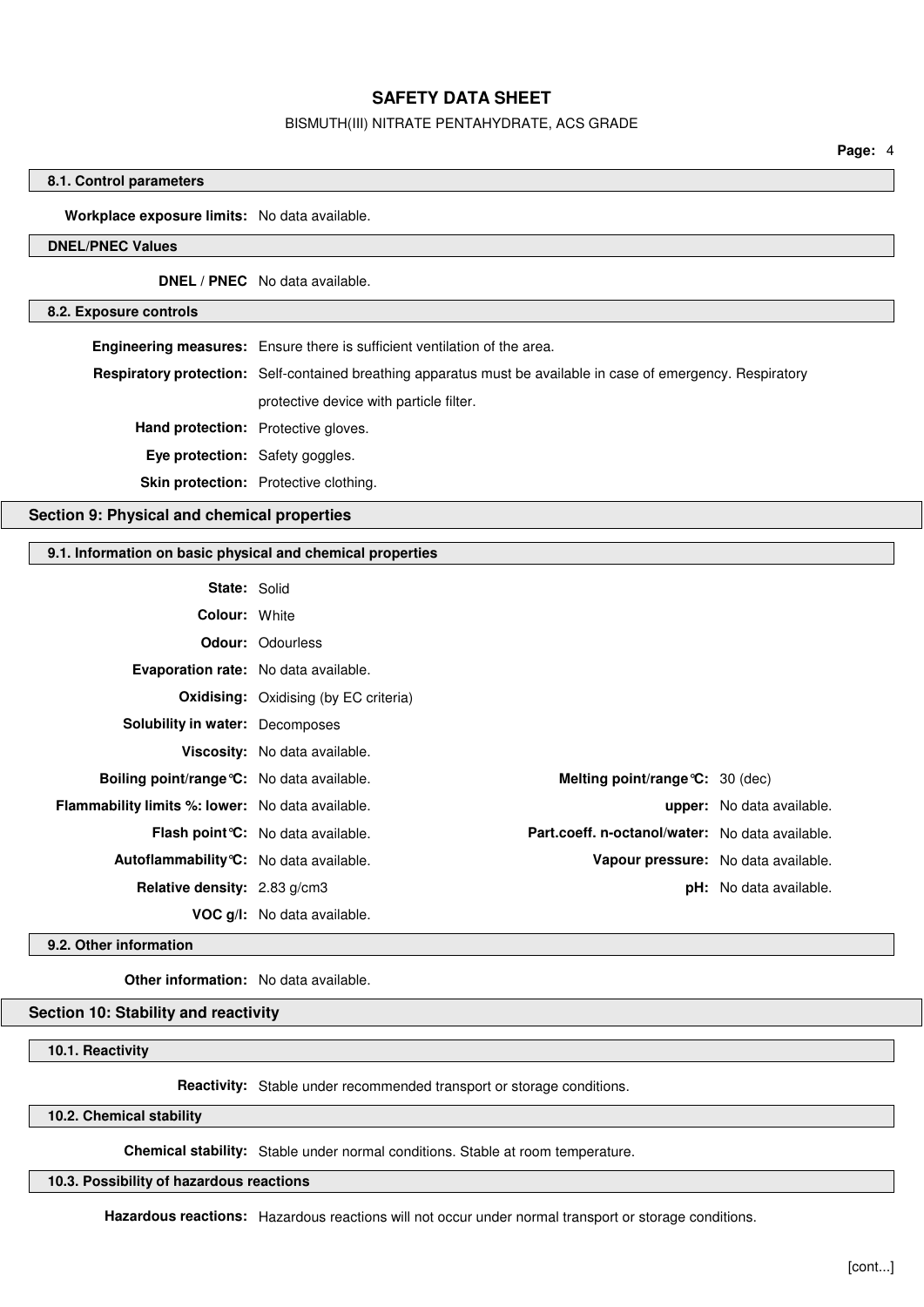### BISMUTH(III) NITRATE PENTAHYDRATE, ACS GRADE

### **10.4. Conditions to avoid**

**Conditions to avoid:** Heat. Moist air. Humidity.

## **10.5. Incompatible materials**

**Materials to avoid:** Organic materials. Reducing agents. Water. Acids. Metals.

### **10.6. Hazardous decomposition products**

**Haz. decomp. products:** Nitrogen oxides (NOx). Bismuth oxides.

### **Section 11: Toxicological information**

**11.1. Information on toxicological effects**

### **Toxicity values:**

| Route | species    | $\tau_{\mathsf{est}}$ | alue  | Jnıts |
|-------|------------|-----------------------|-------|-------|
| ORAL  | <b>RAT</b> | LD50                  | 1010  |       |
|       |            |                       | באיטי | mg/kg |

## **Hazardous ingredients:**

## **BISMUTH(III) NITRATE PENTAHYDRATE, ACS GRADE**

| ORAL | RAT | LD50<br>$- - -$ | 10.10<br>$\cdot$ .<br>. | iu/Nu |
|------|-----|-----------------|-------------------------|-------|
|      |     |                 |                         |       |

## **Relevant hazards for product:**

| Hazard                        | Route      | Basis                 |
|-------------------------------|------------|-----------------------|
| Skin corrosion/irritation     | DRM        | Hazardous: calculated |
| Serious eye damage/irritation | OPT        | Hazardous: calculated |
| STOT-single exposure          | <b>INH</b> | Hazardous: calculated |

### **Symptoms / routes of exposure**

**Skin contact:** There may be mild irritation at the site of contact.

**Eye contact:** There may be irritation and redness.

**Ingestion:** There may be irritation of the throat.

**Inhalation:** There may be a feeling of tightness in the chest with shortness of breath.

## **Section 12: Ecological information**

### **12.1. Toxicity**

**Ecotoxicity values:** No data available.

#### **12.2. Persistence and degradability**

**Persistence and degradability:** No data available.

## **12.3. Bioaccumulative potential**

**Bioaccumulative potential:** No data available.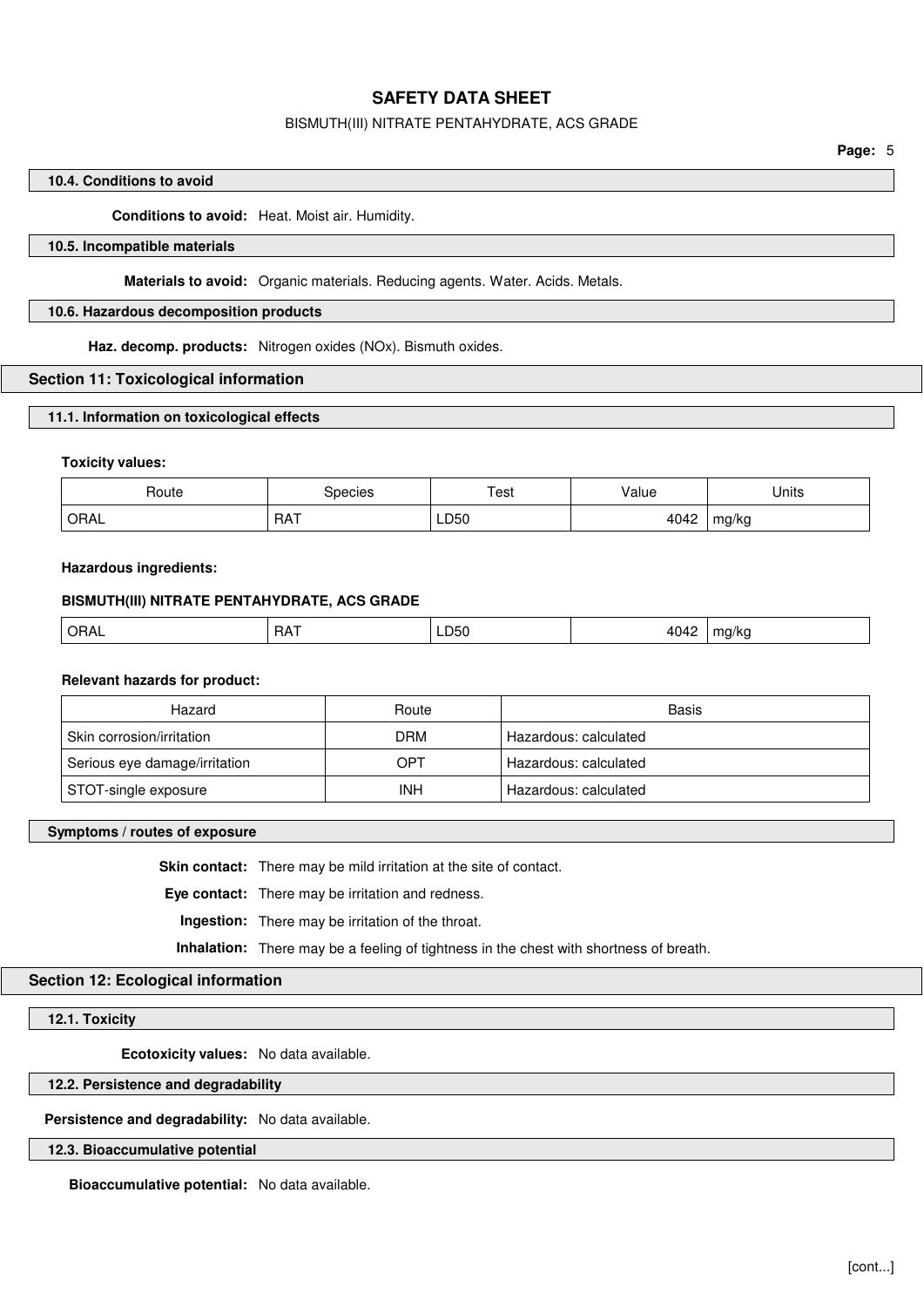### BISMUTH(III) NITRATE PENTAHYDRATE, ACS GRADE

**Page:** 6

### **12.4. Mobility in soil**

**Mobility:** No data available.

## **12.5. Results of PBT and vPvB assessment**

**PBT identification:** This product is not identified as a PBT/vPvB substance.

### **12.6. Other adverse effects**

**Other adverse effects:** No data available.

### **Section 13: Disposal considerations**

### **13.1. Waste treatment methods**

**Disposal operations:** MATERIAL SHOULD BE DISPOSED OF IN ACCORDANCE WITH LOCAL, STATE AND FEDERAL REGULATIONS

**Disposal of packaging:** Dispose of as special waste in compliance with local and national regulations Observe all federal, state and local environmental regulations.

> **NB:** The user's attention is drawn to the possible existence of regional or national regulations regarding disposal.

## **Section 14: Transport information**

## **14.1. UN number**

**UN number:** UN1477

**14.2. UN proper shipping name**

**Shipping name:** NITRATES, INORGANIC, N.O.S.

**14.3. Transport hazard class(es)**

**Transport class:** 5.1

**14.4. Packing group**

**Packing group:** II

**14.5. Environmental hazards**

**Environmentally hazardous:** No **Marine pollutant:** No

**14.6. Special precautions for user**

**Special precautions:** No special precautions.

**Tunnel code:** E

**Transport category:** 2

## **Section 15: Regulatory information**

**15.1. Safety, health and environmental regulations/legislation specific for the substance or mixture**

**Specific regulations:** Not applicable.